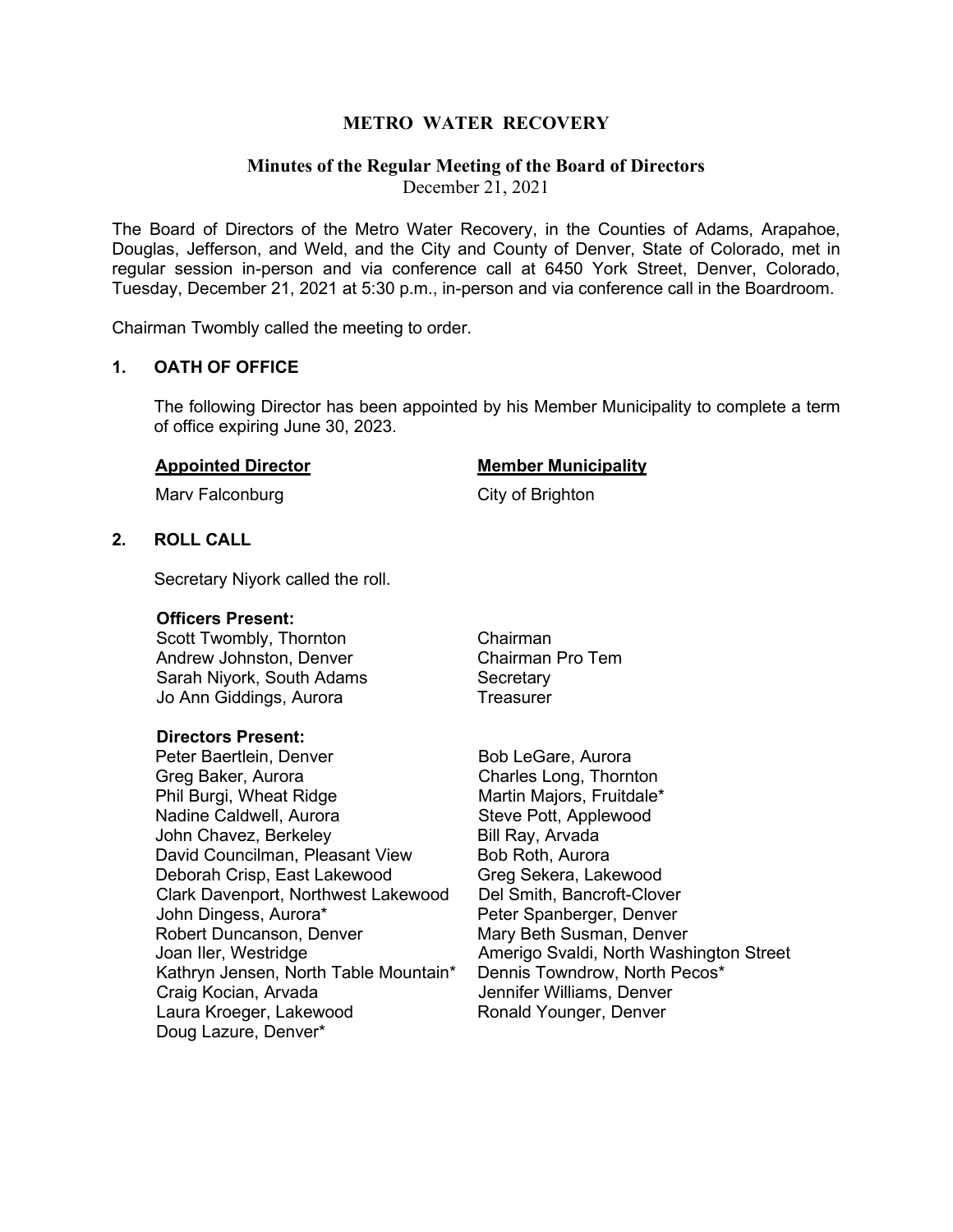## **Directors Absent:**

Janet Kieler, Denver Michael Sapp, Denver

**Others Present:**<br>Mickey Conway

Emily Jackson General Counsel Andy Nelson **Director of Engineering Orren West Director of Maintenance** Maritza Franco Operations Supervisor Viktoria Kosinska Plant Operator – Lead Patricia Lopez **Employment Manager** Lydia Nkem **Executive Assistant** Brittany Peshek **Administrative Analyst** Administrative Analyst \*Attended via conference call

Marv Falconburg, Brighton Kathy Laurienti, Crestview

Chief Executive Officer (CEO) Liam Cavanaugh Deputy CEO/Chief Operating Officer Dawn Ambrosio Director of Strategy and Communication Colleen Dempsey Director of Human Resources **Chief Financial Officer** Jennifer Robinett Director of Environmental Services Ridge Dorsey\* Senior Pretreatment and Sampling Manager Amy Franks<br>
Jack Hennes<br>
Laboratory Support Specialist<br>
Communication Specialist **Communication Specialist** Yvonne Kohlmeier Senior Administrative Assistant Katie Koplitz **Senior Regulatory Affairs Manager** Senior Regulatory Affairs Manager Adrian Quintana Facilities Maintenance Supervisor IT Service Delivery Manager Rob White **Fleet Maintenance Manager** 

# **3. PUBLIC COMMENT**

There was no comment.

# **4. RECOGNITION OF METRO WATER RECOVERY EMPLOYEE REPRESENTATIVES**

CEO Conway recognized a representative group of Metro Water Recovery staff members who played key roles in a variety of Metro's 2021 contributions and accomplishments.

# **5. RECOGNITION OF THE 2021 CHAIRMAN'S AWARD WINNER**

Chairman Twombly announced the 2021 Chairman's Award Winner, Employment Manager Patricia Lopez, and expressed appreciation for her perseverance, professionalism, and positive attitude while adapting to new remote hiring practices especially in this unique staffing environment.

Ms. Dempsey noted Ms. Lopez was nominated for the Chairman's Award by five different Metro Water Recovery departments and provided highlights of Ms. Lopez's quality of work, determination, and efforts on behalf of Metro and its employees.

Ms. Lopez accepted a commemorative trophy, along with \$500, and her name has been added to the Chairman's Award perpetual plaque located in the lobby of the Robert W. Hite Treatment Facility's (RWHTF) Administration Building as the tenth recipient of this award.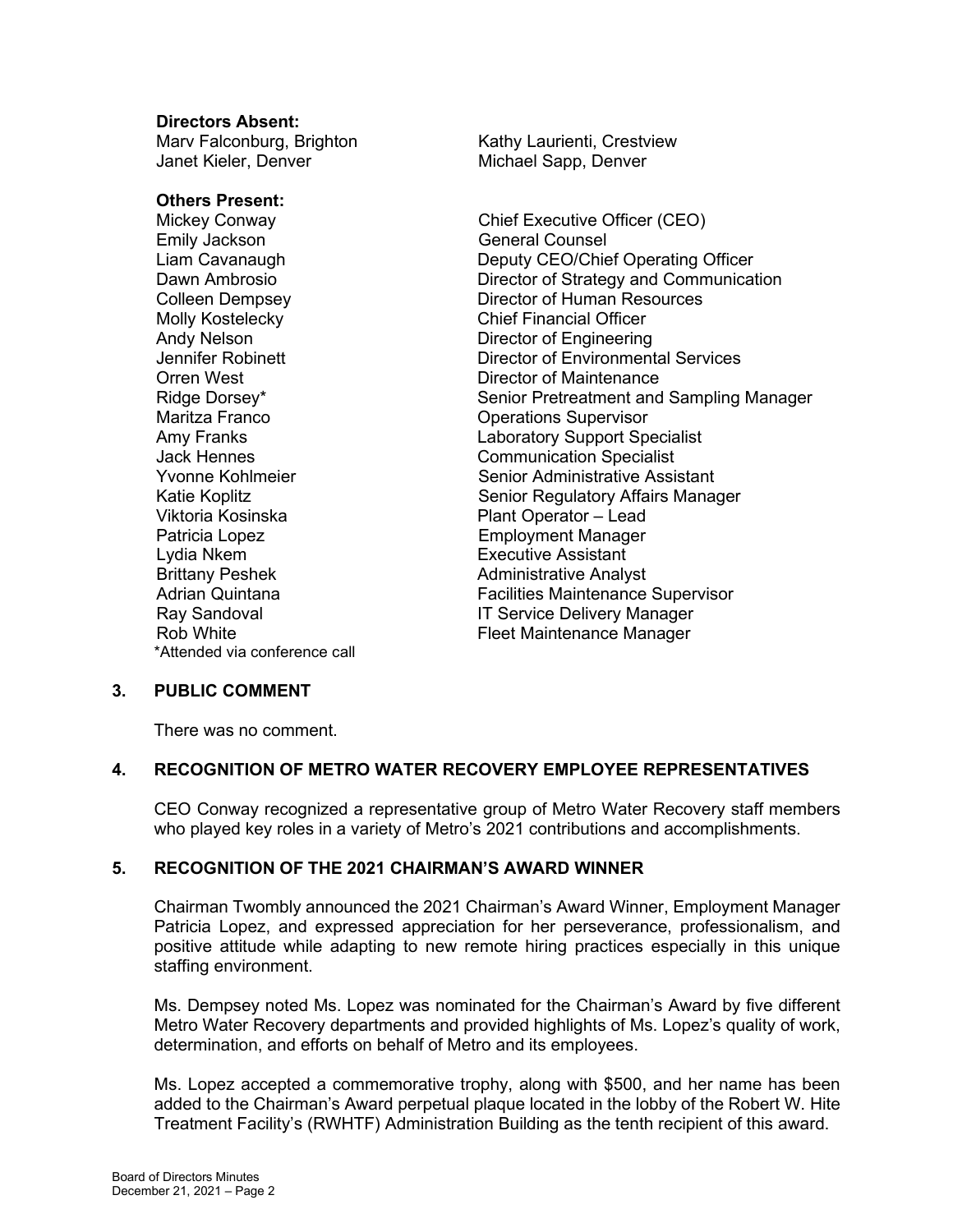# **6. APPROVAL OF MINUTES**

6.a Minutes of the Board of Directors Meeting on November 16, 2021

Chairman Twombly asked if there were any corrections, deletions, or additions to the minutes of the Regular Meeting of the Board of Directors held November 16, 2021.

Director Smith moved and Director Kocian seconded the motion to approve the minutes of the Regular Meeting of the Board of Directors held November 16, 2021.

The motion carried unanimously.

## **7. PROGRESS AND PROJECTION REPORTS**

7.a Report by CEO

CEO Conway reviewed highlights of his report.

7.b Report by General Counsel

General Counsel Jackson stated as a result of Director feedback, content to the monthly legal report will be expanded.

# **8. REPORTS OF OFFICERS AND COMMITTEES**

8.a Meeting Minutes

There were no additions to the following meeting minutes:

| Defined Benefit Plan Retirement Board      | August 26, 2021   |
|--------------------------------------------|-------------------|
| Defined Contribution Plan Retirement Board | August 26, 2021   |
| <b>Operations Committee</b>                | December 7, 2021  |
| <b>Finance Committee</b>                   | December 9, 2021  |
| <b>Executive Committee</b>                 | December 14, 2021 |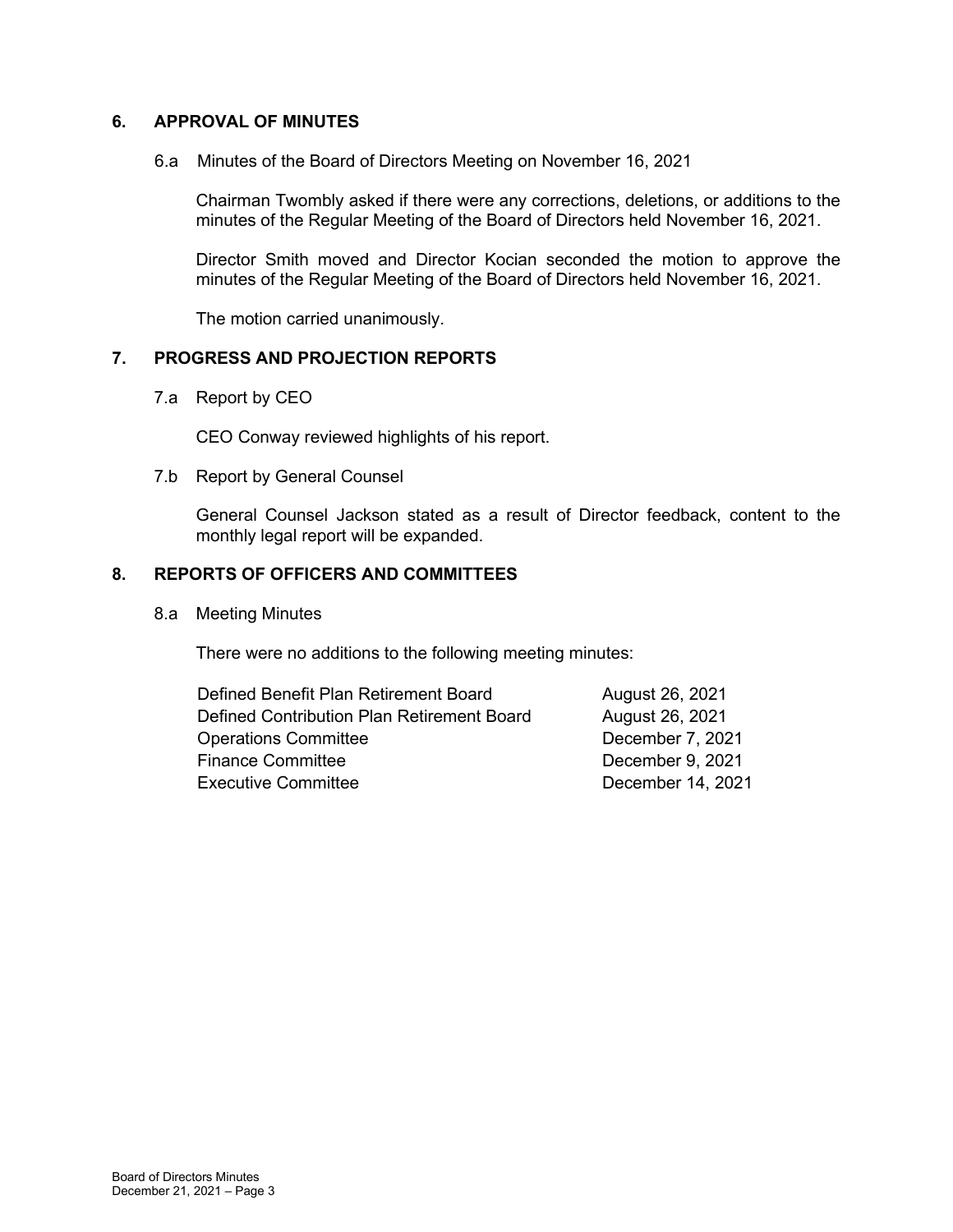## **9. NEW BUSINESS**

#### **Consent Agenda**

#### **9.a Consideration of Rescinding Unexpended Appropriations**

Director Baertlein moved and Director Younger seconded the motion to adopt the following resolution:

WHEREAS, a number of projects of Metro Water Recovery, hereinafter referred to as "Metro," have been completed and it is now necessary certain unexpended appropriations be rescinded; and

WHEREAS, the total of the unexpended appropriations is as follows:

| <b>General Fund</b>     |                   |
|-------------------------|-------------------|
| <b>Capital Project</b>  | \$328,499.63      |
| Account                 |                   |
| <b>Fixed Asset</b>      | 125,115.38        |
| <b>Replacement Fund</b> |                   |
| <b>Total Unexpended</b> | \$453,615.01; and |
| Appropriations          |                   |

WHEREAS, the Operations and Finance committees, after having reviewed the matter, recommend such appropriations be rescinded; and

WHEREAS, the Executive Committee, after having reviewed the matter, concurs in the recommendation of the other committees;

NOW, THEREFORE, BE IT RESOLVED the unexpended balances of the appropriations set forth in the attached Schedule of Appropriations To Be Rescinded— December 2021 be and hereby are rescinded.

The motion carried unanimously.

## **9.b Consideration of Dissolved Air Flotation Polymer Contract**

Director Baertlein moved and Director Younger seconded the motion to adopt the following resolution:

WHEREAS, it is necessary Metro Water Recovery, hereinafter referred to as "Metro," purchase a supply of emulsion polymer used to condition waste solids (WAS) from the secondary processes during the dissolved air flotation thickening (DAFT) process at the Robert W. Hite Treatment Facility; and

WHEREAS, to ensure the DAFT emulsion polymer products would meet Metro's performance criteria, full-scale performance trials were scheduled with participation being a requirement to bid; and

WHEREAS, two bids were received and opened on October 27, 2021, with Polydyne Inc. submitting a bid to supply emulsion polymer at a price of \$3.39 per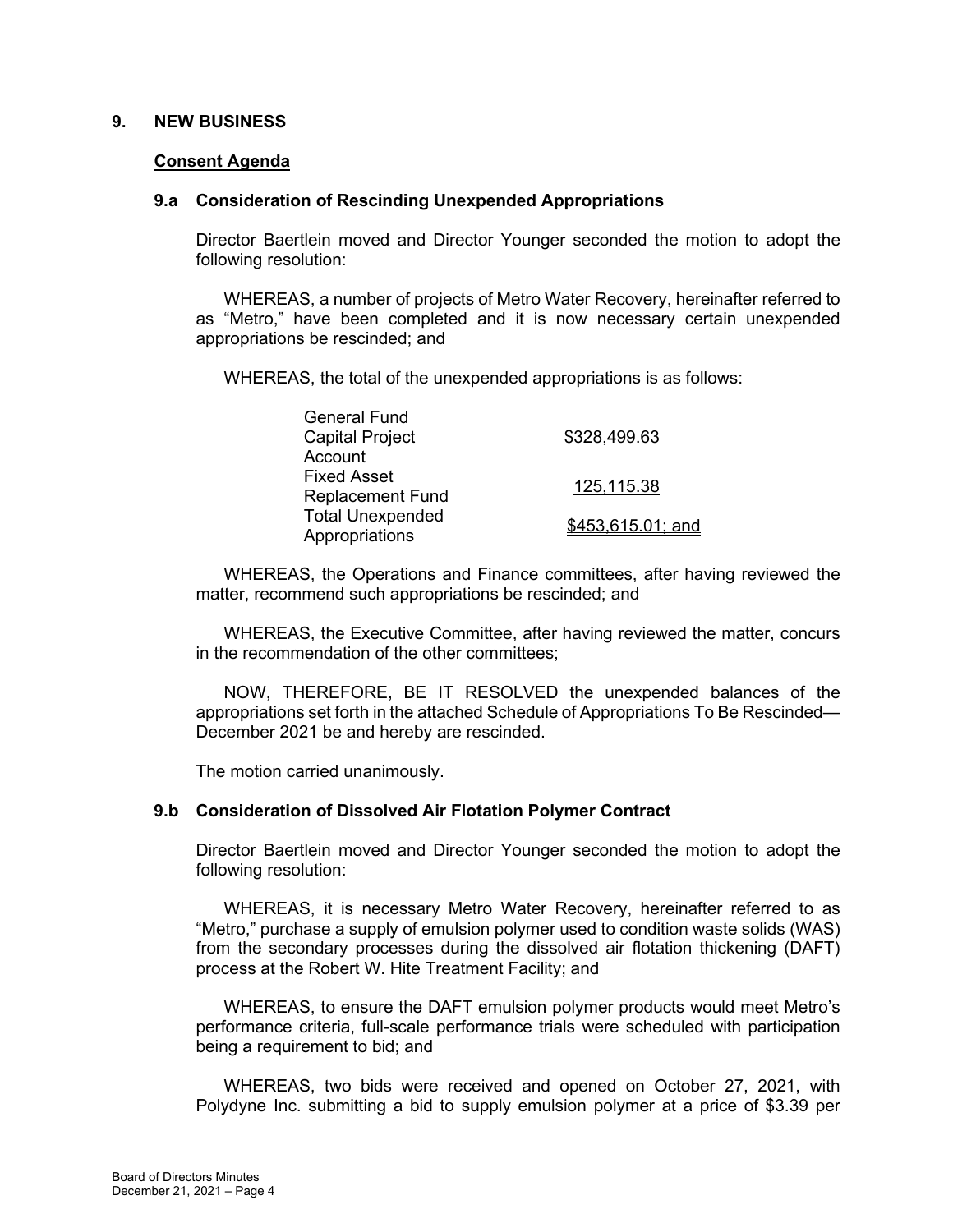pound, with a total estimated one-year price of \$487,132.83, and Solenis LLC submitting a bid to supply emulsion polymer at a price of \$3.80 per pound, with a total estimated one-year price of \$631,529.60; and

WHEREAS, the Operations and Finance committees, after having reviewed the matter, recommend authorizing the Chief Executive Officer to enter into a one-year contract from February 1, 2022 through January 31, 2023, with Polydyne Inc. as the primary supplier of emulsion polymer at a price of \$3.39 per pound and a one-year contract with Solenis LLC as the alternate supplier at a price of \$3.80 per pound; and

WHEREAS, the Executive Committee, after having reviewed the matter, concurs in the recommendation of the other committees;

NOW, THEREFORE, BE IT RESOLVED the Chief Executive Officer be and hereby is authorized to enter into a one-year contract from February 1, 2022 through January 31, 2023, with Polydyne Inc. as the primary supplier of emulsion polymer at a price of \$3.39 per pound and a one-year contract with Solenis LLC as the alternate supplier at a price of \$3.80 per pound; and

BE IT FURTHER RESOLVED the Chief Executive Officer be and hereby is authorized to enter into additional contract periods for the aforementioned contract, not exceeding a total of five years, with potentially new unit prices, if he deems such extensions to be in the best interest of Metro.

The motion carried unanimously.

# **9.c Consideration of Suncor Environmental Issues (PAR 1182) – Extend Services Agreement**

Director Baertlein moved and Director Younger seconded the motion to adopt the following resolution:

WHEREAS it is in the best interest of Metro Water Recovery, hereinafter referred to as "Metro," to enter into an Amendment to the Agreement for Professional Services with ARCADIS U.S., Inc. (ARCADIS) to address petroleum contamination on the Robert W. Hite Treatment Facility (RWHTF); and

WHEREAS, Suncor Energy (USA), Inc. (Suncor) owns and operates a petroleum refinery adjacent to the RWHTF; and

WHEREAS, in November 2010, petroleum contamination was first discovered in the groundwater under the RWHTF which, after further investigation, Metro discovered the petroleum groundwater plume had spread under the eastern portion of the RWHTF; and

WHEREAS, in December 2011, Metro entered into a Professional Services Agreement with ARCADIS to provide emergency environmental consulting services related to the petroleum groundwater contamination under the RWHTF; and

WHEREAS, in February 2012, Metro's Board of Directors ratified the selection of ARCADIS and authorized the Chief Executive Officer to enter into a five-year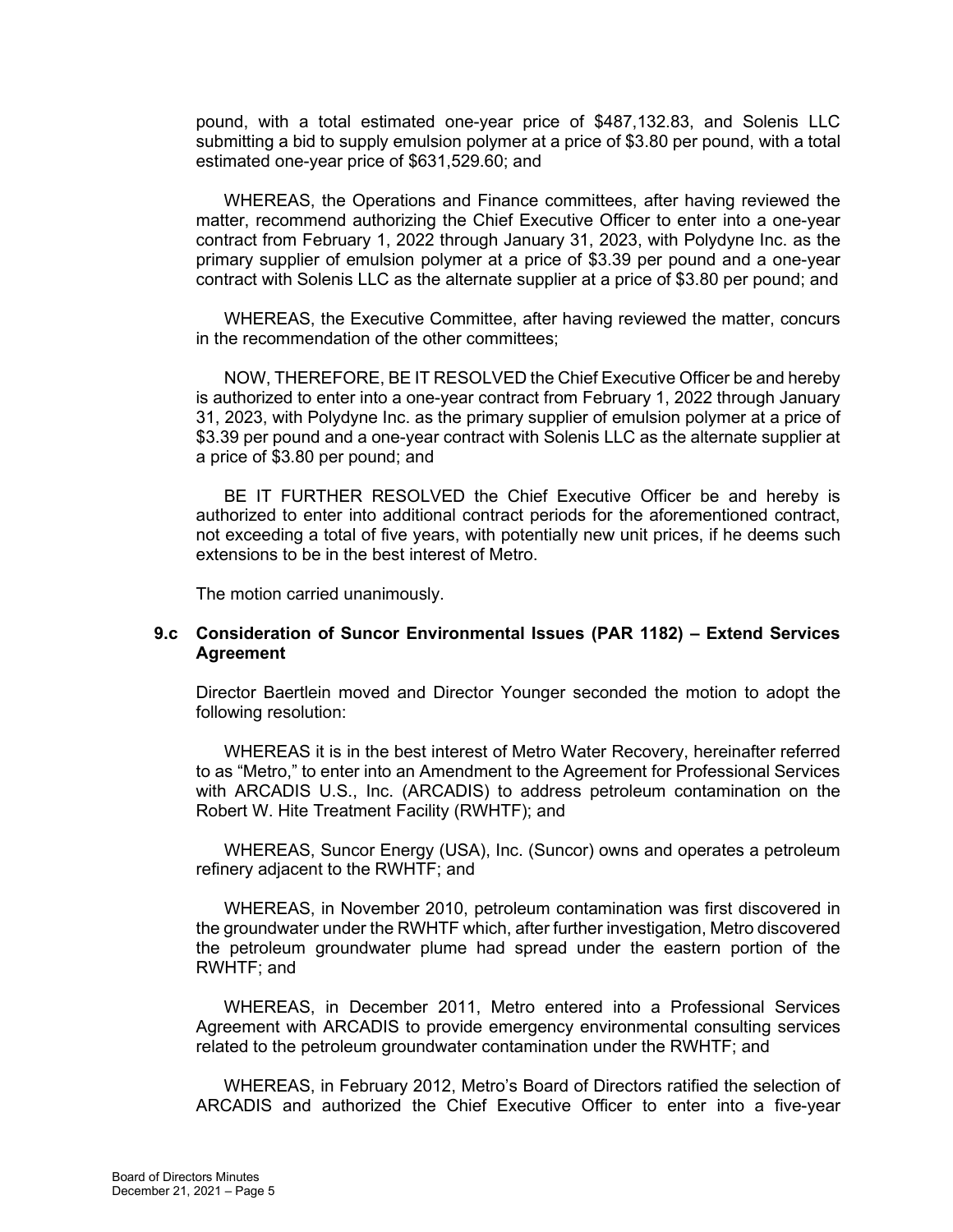Professional Services Agreement with ARCADIS and to issue Task Orders for ARCADIS to perform specifically identified environmental consulting services under the Professional Services Agreement, which Metro's Board extended for an additional five-year period in 2016; and

WHEREAS, it is necessary to enter into an Amendment to the Professional Services Agreement with ARCADIS to increase the not-to-exceed limit costs to continue to provide environmental consulting services related to Suncor refinery's groundwater contamination on Metro property and to waive the term limitation requirements for consulting services and extend the term of the Agreement for five years to December 31, 2026; and

WHEREAS, the Operations and Finance committees, after having reviewed the matter, recommend authorizing the Chief Executive Officer to enter into an Amendment to the Professional Services Agreement with ARCADIS to increase the not-to-exceed limit costs by \$60,000 related to Suncor refinery's groundwater contamination on Metro property and to waive the term limitation requirements for consulting services and extend the term for five years to December 31, 2026; and

WHEREAS, the Executive Committee, after having reviewed the matter, concurs in the recommendation of the other committees;

NOW, THEREFORE, BE IT RESOLVED the Chief Executive Officer be and hereby is authorized to enter into an Amendment to the Professional Services Agreement with ARCADIS to increase the not-to-exceed limit costs by \$60,000 related to Suncor Energy (USA) Inc. refinery's groundwater contamination on Metro property; and

BE IT FURTHER RESOLVED the Chief Executive Officer be and hereby is authorized to waive the term limitation requirements for consulting services and extend the term for five years to December 31, 2026; and

BE IT FURTHER RESOLVED the sum of \$60,000 be and hereby is appropriated from the General Fund to cover the cost of services through December 2022.

The motion carried unanimously.

#### **Roll Call Agenda**

#### **9.d Consideration of Updates to Rules and Regulations**

Director LeGare moved and Director Ray seconded the motion to adopt the following resolution:

WHEREAS, it is necessary for Metro Water Recovery, hereinafter referred to as "Metro," to adopt amendments to Section 6 of the *Metro Water Recovery Rules and Regulations Governing Operation, Use, and Services of the System* (*Rules and Regulations* or *Rules*); and

WHEREAS, the *Rules and Regulations*, initially issued in March 1971, govern the operation, use, and services of Metro's system; and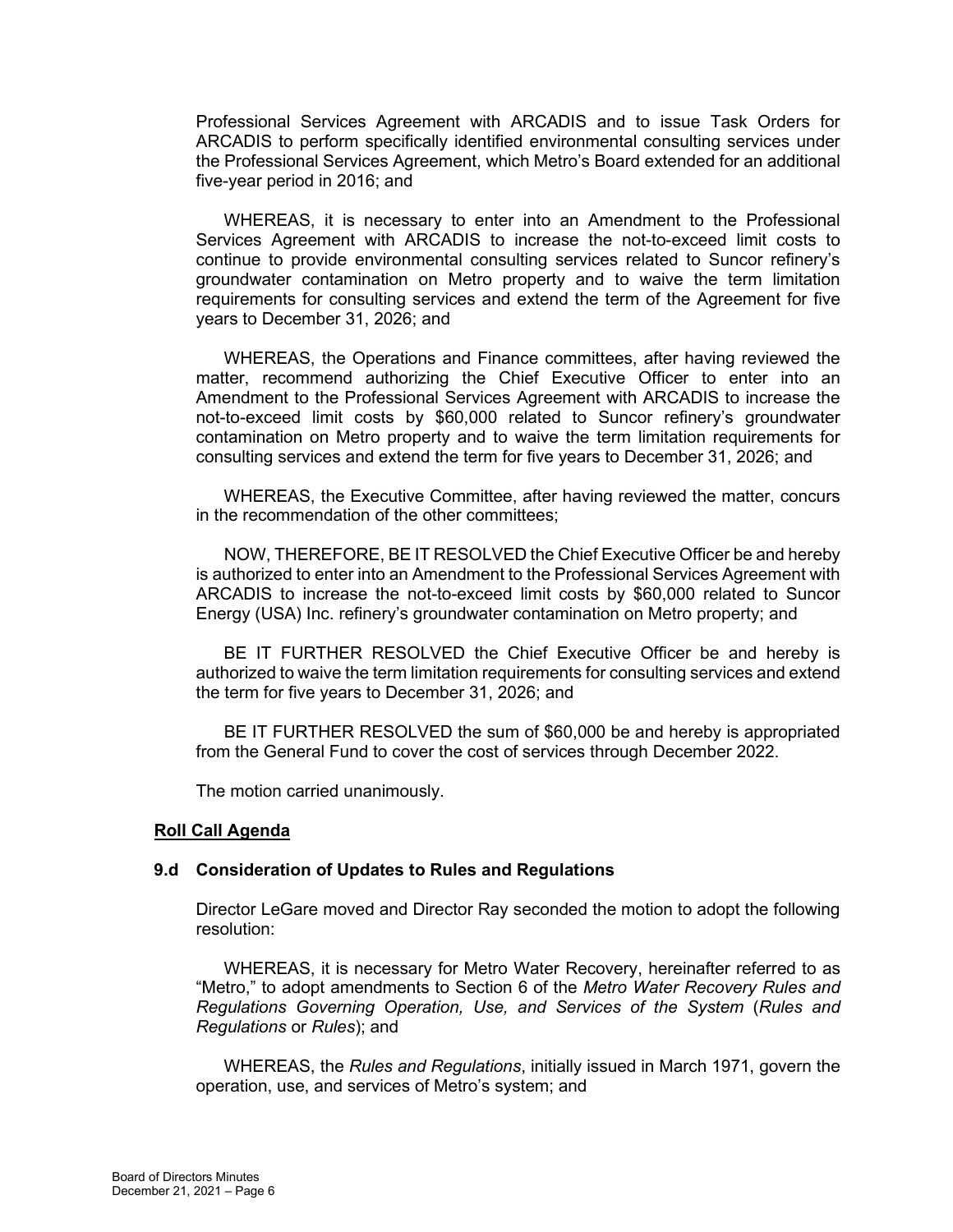WHEREAS, any amendments or revisions to the *Rules and Regulations* must be approved by the Board of Directors, and revisions to certain Sections within the *Rules* must be approved by the U.S. Environmental Protection Agency (EPA) to meet the requirements of Metro's EPA-approved Industrial Pretreatment Program (IPP), and

WHEREAS, the Colorado Discharge Permit System (CDPS) wastewater discharge permits issued to Metro by the Colorado Department of Public Health and Environment (CDPHE) for both the Robert W. Hite Treatment Facility and Northern Treatment Plant require a technical evaluation of the local limits be completed and submitted to the EPA by July 1, 2020 to meet CDPS permit and EPA pretreatment program implementation requirements; and

WHEREAS, Metro staff completed the evaluation, and the revisions of Section 6.18.1 Metro's Limitations (local limits) represent changes necessary based on this work; and

WHEREAS, other changes to the *Rules and Regulations* are intended to clarify and refine existing language to benefit the Metro's implementation of the IPP; and

WHEREAS, Metro staff recommends amending the *Rules and Regulations* to include adding provisions to address the recently promulgated Technologically Enhanced Naturally Occurring Radioactive Material (TENORM) regulations; clarifying existing language, and better aligning language with current Metro implementation practices including full implementation of the pretreatment program throughout the service area; and revising existing language to address comments received from the EPA Region 8 Pretreatment Coordinator; and

WHEREAS, the Operations and Finance committees, having reviewed the matter, concur with the recommendation of Metro staff; and

WHEREAS, the Executive Committee, after having reviewed the matter, concurs in the recommendation of the other committees;

NOW, THEREFORE, BE IT RESOLVED the amendments to Section 6 of the *Metro Water Recovery's Rules and Regulations Governing Operation, Use, and Services of the System* (*Rules and Regulations*) attached hereto be and hereby are adopted and incorporated into the *Rules and Regulations* of Metro; and

BE IT FURTHER RESOLVED the effective date for Section 6 of Metro's *Rules and Regulations* be and hereby is conditioned by the U.S. Environmental Protection Agency's (EPA) approval.